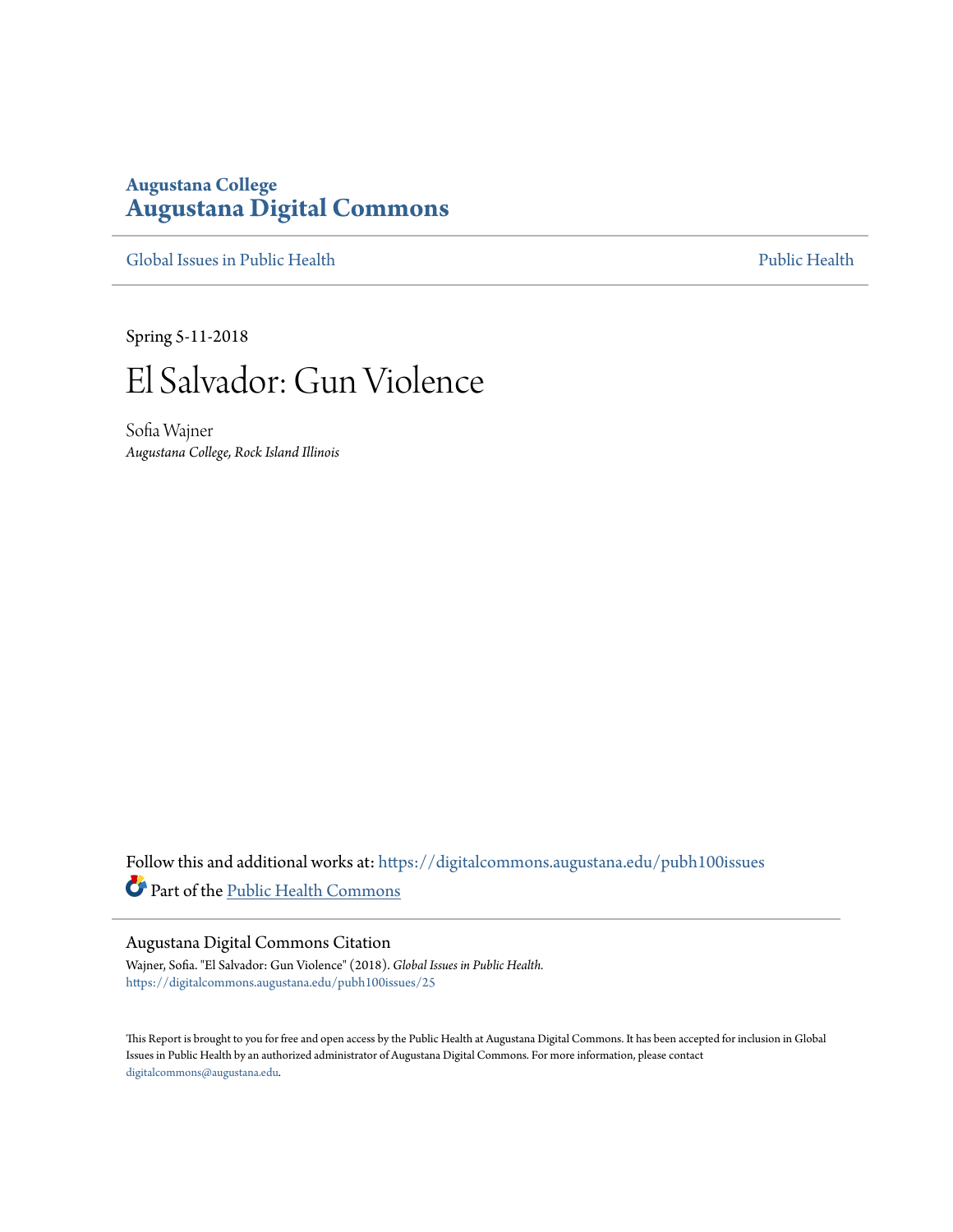# **El Salvador: Gun Violence**

### **Overview**

El Salvador is a Central American country bordering the North Pacific Ocean between Guatemala and Honduras. The population of 6,721, 011 people is predominantly mestizo (a mixed race, typically Spaniard and American Indian) and white. El Salvador is the smallest and most densely populated country in Central America. Although it is the smallest country in land area in Central America, El Salvador has a population that is 18 times larger than Belize (CIA, 2018). El Salvador achieved independence from Spain in 1821 and from the Central American Federation in 1839. Their independence was not achieved without the death of 75,000 people in a civil war, and now El Salvador is beset by one of the world's highest homicide rates and pervasive criminal gangs. The country's government is a presidential republic that consists of judicial, legislative, and executive branches. Such a small country geographically that is densely populated is bound to have economic issues; as of 2017 the public debt was 68.1% of the gross domestic product (CIA, 2018).

#### **Gun Violence**

With a mortality rate of 5.8 per 1,000 people, most of these deaths are caused by violent firearm use (CIA, 2018). Gun violence is transmitted through social contagion and demographic risks such as age, sex, and neighborhood. The youth especially are targeted by gun violence, mainly people between the ages of 15 and 24. In 2010 there was no statesponsored program in El Salvador for the physical and psychological rehabilitation and social reintegration of those who are left with chronic injuries as a consequence of gun violence (Crespin, 2010). Since then until 2015, Salvadorans were registering firearms at a

rate of 11,000 per year (Martel, 2016). The figure below compares El Salvador's rate of violent deaths by firearm compared to other high risk countries in the world.

• Violent deaths by firearm • Violent deaths by other means



#### **Epidemiology**

Gun violence spreads across the entire world, but most severely in El Salvador where a murder occurs every hour (Aizenman, 2017). The mortality rate from firearm violence has remained essentially unchanged since just before the twenty-first century. Unfortunately, alongside this gun violence are many other forms of violence that spread like a virus. Gender plays a big role in Salvadorians "right" to violence or "normal" violence. For example, narratives suggest that men have more "right" to use violence than women because their gender identity prescribes the use of force. Women as mothers may discipline their children with violence, since it is "for their own good" (Hume, 2008).

Figure 1. Small Army Survey, 2017